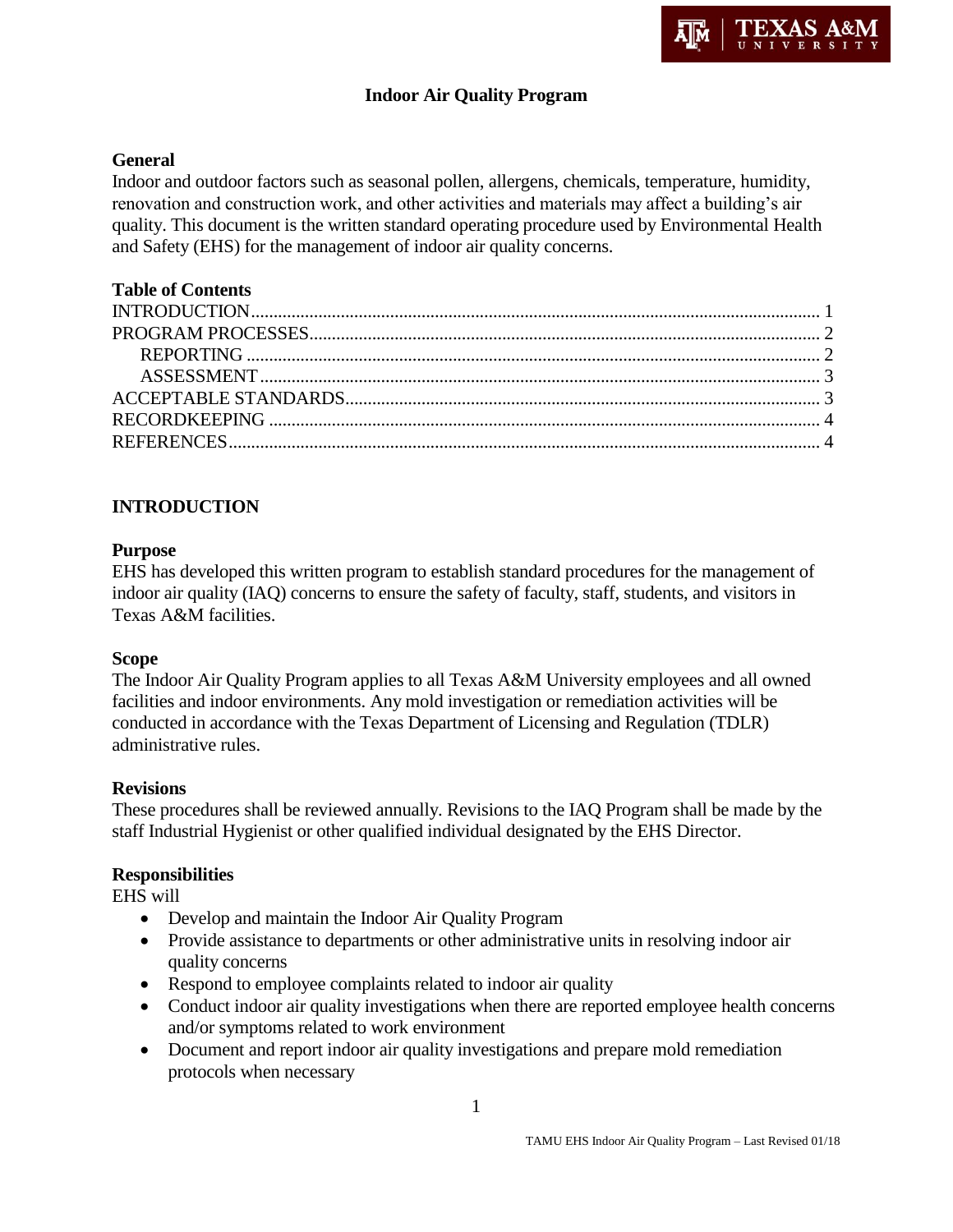- Collaborate with Facilities Services, building proctors, departmental administration, or the respective campus representative in the remediation of indoor air quality concerns
- Conduct monitoring or clearance sampling for indoor air quality and mold as necessary
- Communicate investigation results to requestors

Departments will

- Notify EHS when employees have health concerns or symptoms related to their work environment via the IAQ Survey Request Form
- Implement remedial recommendations or initiate work orders as necessary
- Provide alternate accommodations to employees when necessary

Employees will

- Inform his/her supervisor of health concerns or symptoms related to their work environment
- Notify EHS via the IAQ Survey Request Form

Facilities Services will

- Complete work orders for recommended or requested remediation activities
- Procure services of an appropriately licensed mold remediation company when required by mold remediation protocol

## **PROGRAM PROCESSES**

Indoor air quality concerns should be reported and addressed according to the following procedures:

### **Gas Odors Indoors/Near Buildings**

If you smell a gas odor, or if a gas monitor alarm sounds and reads "GAS":

- Call the Communications Center at 979-845-4311 and provide them your name, the location of the leak, and where you will meet the emergency responders. If there is no answer, call 911 from a cellular or university phone.
- Warn others in the immediate area
- Evacuate the immediate area
- Notify the Department Head, Building Proctor, Resident Advisor if appropriate
- Prevent the use of or remove sources of ignition (cigarettes, electrical equipment, etc.) from the area
- Meet with and assist emergency response personnel
- Do not re-enter the area until cleared by authorized personnel

### **Physical Discomfort**

Contact Facilities Serves or submit a work order for the following concerns:

- Temperature or humidity issues
- Stagnant or stale air
- Drafty air
- Particulates or dirt coming from the HVAC system diffusers
- Pressure balance issues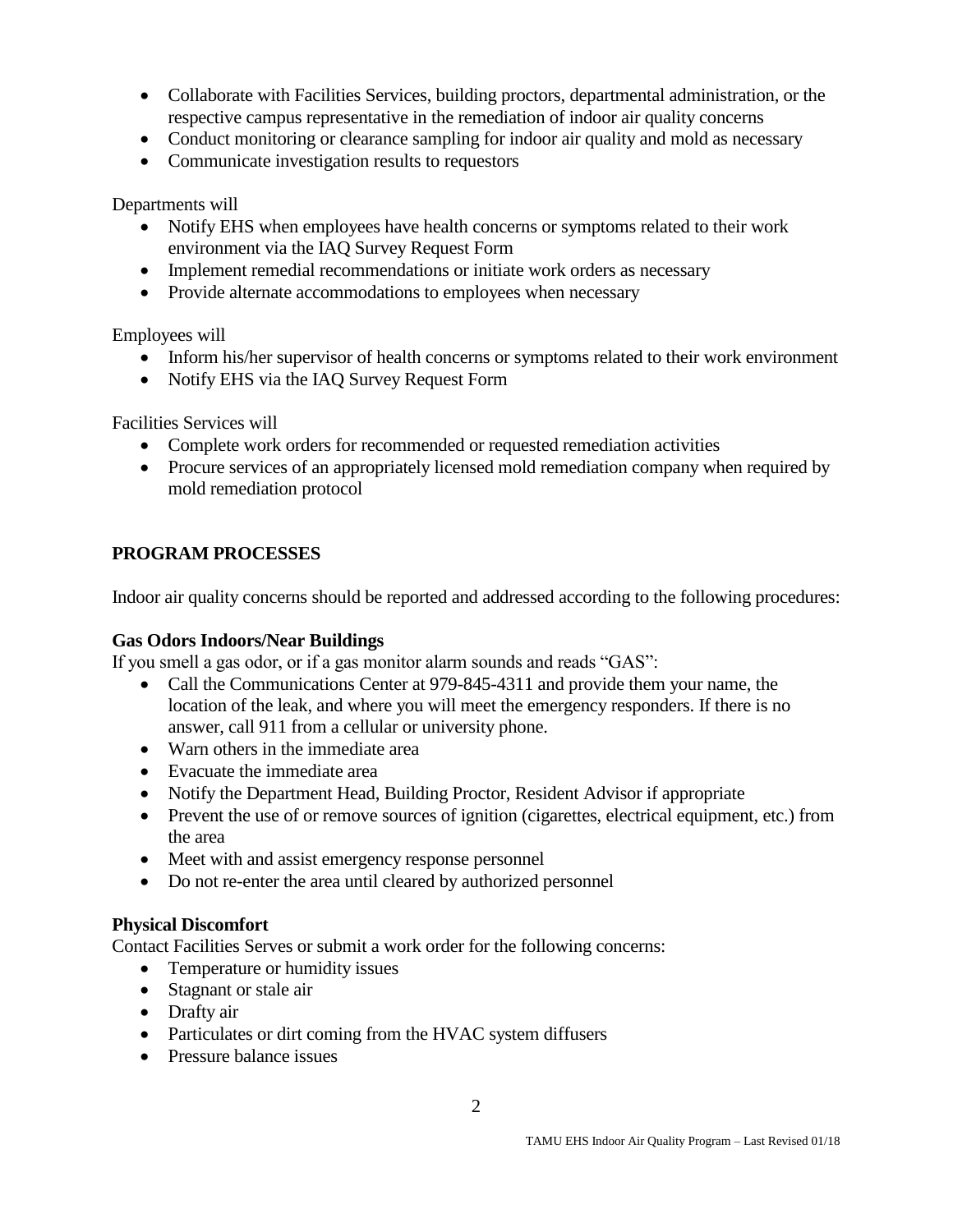## **Odor Complaints**

Contact Facilities Services or submit a work order for odors associated with the following:

- Rotten eggs
- Sewer
- Musty/stagnant air

Contact EHS for strong or unusual odors associated with the following:

- Chemicals
- Spills or accidental releases of hazardous materials

**NOTE:** All incidental releases of chemicals should be handled as indicated by the associated Safety Data Sheet (SDS) and lab or work area standard procedures.

## **Health Concerns**

Employees who have health related concerns that they believe may be related to their work environment should notify their supervisor and submit the IAQ Request Form. EHS will contact the requestor to schedule an investigation of the work area. Departmental administration should provide reasonable accommodations to the affected employee, as needed.

## **Mold**

Contact Facilities Services if there is a concern of visible mold with less than 25 square feet of coverage, or if there are odors associated with a recent water intrusion (flood, leak, broken pipe, etc.) or HVAC system malfunction.

Contact EHS if there is a concern of mold without an obvious source or with visible coverage exceeding 25 square feet.

### **Assessment Process**

When notified and if determined to be necessary, EHS staff will perform an indoor air quality assessment as follows:

- Review the Indoor Air Quality Survey Request Form when available
- Collect information regarding the issue by communicating with building occupants, departmental administration, and facilities personnel
- Conduct an on-site investigation, which may include air monitoring or sampling for temperature, humidity, carbon dioxide, oxygen, hydrogen sulfide, volatile organic compounds (VOC), mold, particulates, or other known or suspected indoor air contaminants.
- Record findings and recommend remedial actions, which may include a Mold Remediation Protocol
- Report findings to survey requestor, department, or other applicable entity

# **ACCEPTABLE STANDARDS**

Unless work practices, facility design, or personnel requirements necessitate a variance, EHS evaluates indoor air quality acceptability based on the following parameters: